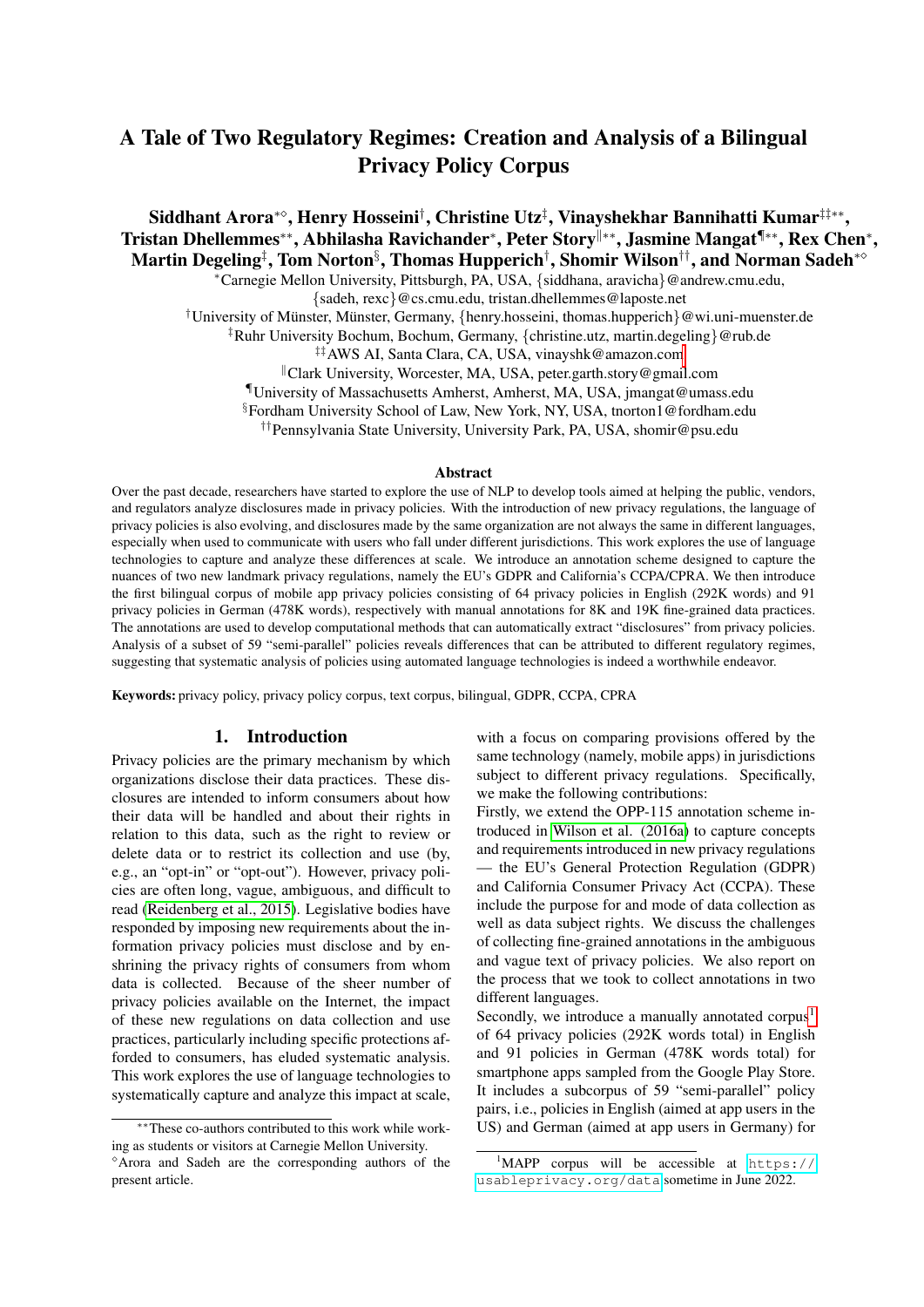the same mobile app. Upon observing that English and German privacy policies can significantly differ, we analyze differences in privacy protections offered to users in different jurisdictions (US versus EU) and evaluate computational techniques for such analyses. Our corpus respectively includes manual annotations of 8K and 19K fine-grained data practices (e.g., who collects the data, what type of data, and with whom it is shared) in English and German, intended to facilitate the development of computational methods for automated analysis of privacy disclosures<sup>[2](#page-1-0)</sup> at scale. We emphasize that corpora containing non-English text are essential to ensure such methods for privacy policy analysis are also available to users outside the English-speaking world. To the best of our knowledge, our corpus is the first semiparallel bilingual resource for privacy policy text and a first step towards analyzing differences in privacy policies between languages and regulatory regimes.

Finally, we report on the initial development and evaluation of classifiers to automatically annotate English and German privacy policy disclosures based on our new scheme. In particular, we present analyses of differences in disclosures between English and German privacy policy text, focusing on our semi-parallel corpus of 59 policies. Our results suggest that the EU's GDPR, as reflected in privacy disclosures in the text of German privacy policies, has had a moderating effect on the sharing of data with third parties and has contributed to more granular disclosures of data collection practices compared to the disclosures found in English privacy policies for the US public. Despite important differences between privacy disclosures in the US and in the EU, our analysis also suggests the existence of spill-over effects: more stringent EU regulations may also benefit US residents as a number of organizations do not differentiate between EU and non-EU residents, possibly due to the overhead involved. After demonstrating the performance of our classifiers and showing interesting differences in privacy disclosures between English and German privacy policies, we use our system to run this analysis at scale on 22,329 English and 1,864 German privacy policies retrieved from websites. We discuss what percentage of German privacy policies satisfy GDPR requirements in terms of including a discussion of the legal basis for the processing of data, and what percentage of websites also have such discussions in their English policies. We believe that such an analysis can help regulators and policy makers evaluate the impact of new privacy disclosure requirements.

### 2. Related Work

Policy Analysis Privacy policies are known to be long and difficult to read [\(McDonald and Cranor, 2008;](#page-9-1) [Reidenberg et al., 2015\)](#page-9-0). As a result, there has been

an interest in developing automated techniques to analyze the text of privacy policies at scale [\(Ammar et](#page-8-0) [al., 2012;](#page-8-0) [Liu et al., 2014;](#page-9-2) [Sadeh et al., 2013;](#page-9-3) [Wil](#page-10-1)[son et al., 2016b;](#page-10-1) [Ravichander et al., 2021\)](#page-9-4), with initial work focusing on analyzing their readability [\(Fabian et](#page-8-1) [al., 2017;](#page-8-1) [Massey et al., 2013;](#page-9-5) [Meiselwitz, 2013;](#page-9-6) [Er](#page-8-2)[makova et al., 2015\)](#page-8-2). Recently, there has been interest in the automated collection of privacy policies [\(Zim](#page-10-2)[meck et al., 2017;](#page-10-2) [Story et al., 2019;](#page-10-3) [Hosseini et al.,](#page-8-3) [2021\)](#page-8-3) and the identification of their described data practices in a structured format [\(Costante et al., 2012a;](#page-8-4) [Ammar et al., 2012;](#page-8-0) [Costante et al., 2012b;](#page-8-5) [Liu et al.,](#page-9-2) [2014;](#page-9-2) [Ramanath et al., 2014;](#page-9-7) [Wilson et al., 2016a;](#page-10-0) [Ku](#page-9-8)[mar et al., 2019;](#page-9-8) [Bui et al., 2021\)](#page-8-6). Such techniques have been used to help users navigate privacy policies<sup>[3](#page-1-1)</sup>, to automatically extract opt-out choices [\(Kumar et al.,](#page-9-9) [2020\)](#page-9-9), to check for compliance with regulatory requirements [\(Zimmeck et al., 2017;](#page-10-2) [Story et al., 2019;](#page-10-3) [Zim](#page-10-4)[meck et al., 2019\)](#page-10-4), and to enable downstream applications such as question answering [\(Harkous et al., 2018;](#page-8-7) [Ravichander et al., 2019;](#page-9-10) [Ahmad et al., 2020;](#page-8-8) [Sathyen](#page-9-11)[dra et al., 2017\)](#page-9-11). Our work aims to extend this line of research (see also [\(Sørensen and Kosta, 2019;](#page-9-12) [Ur](#page-10-5)[ban et al., 2018;](#page-10-5) [Degeling et al., 2019\)](#page-8-9)) by supporting the systematic analysis of privacy policies in multiple languages, so as to evaluate the impact of new regulatory requirements at scale and analyze differences in the text across jurisdictions (since privacy policies are often localized into different languages).

Multilingual Text Classification There has been a growing effort in the language technologies community to create benchmark resources in non-English languages [\(Bender, 2011\)](#page-8-10). In recent years, such resources have been constructed for tasks including natural language inference [\(Hu et al., 2020;](#page-8-11) [Conneau et al., 2018\)](#page-8-12), question answering [\(Artetxe et al., 2019;](#page-8-13) [Clark et al.,](#page-8-14) [2020\)](#page-8-14), and sentiment analysis [\(Cieliebak et al., 2017;](#page-8-15) [Amiri et al., 2015;](#page-8-16) [Apidianaki et al., 2016;](#page-8-17) [Vincent](#page-10-6) [and Winterstein, 2013\)](#page-10-6). Our work contributes to this effort by creating the first semi-parallel bilingual corpus of fine-grained data practice annotations to support the comparison of privacy policies across different languages and regulatory regimes.

### 3. Corpus Creation and Annotation

### <span id="page-1-2"></span>3.1. Privacy Policy Selection

With the explosion in smartphone ownership and the vast array of sensitive data collected by smartphones, the data practices of mobile apps have become particularly fertile ground for privacy research (e.g., [\(Lin et al.,](#page-9-13) [2012;](#page-9-13) [Almuhimedi et al., 2015;](#page-8-18) [Kelley et al., 2013;](#page-9-14) [Liu](#page-9-15) [et al., 2016;](#page-9-15) [Zimmeck et al., 2017\)](#page-10-2)). This motivates our focus on the privacy policies of mobile apps. We collected mobile app privacy policies by sampling from a representative subset of app categories in the Google

<span id="page-1-0"></span><sup>&</sup>lt;sup>2</sup>Privacy disclosures refer to statements made by an entity in its privacy policy about the type of data it collects, the purposes for collection, choices available to data subjects and other relevant data practices.

<span id="page-1-1"></span><sup>3</sup>[https://explore.usableprivacy.org/](https://explore.usableprivacy.org/?view=machine) [?view=machine](https://explore.usableprivacy.org/?view=machine)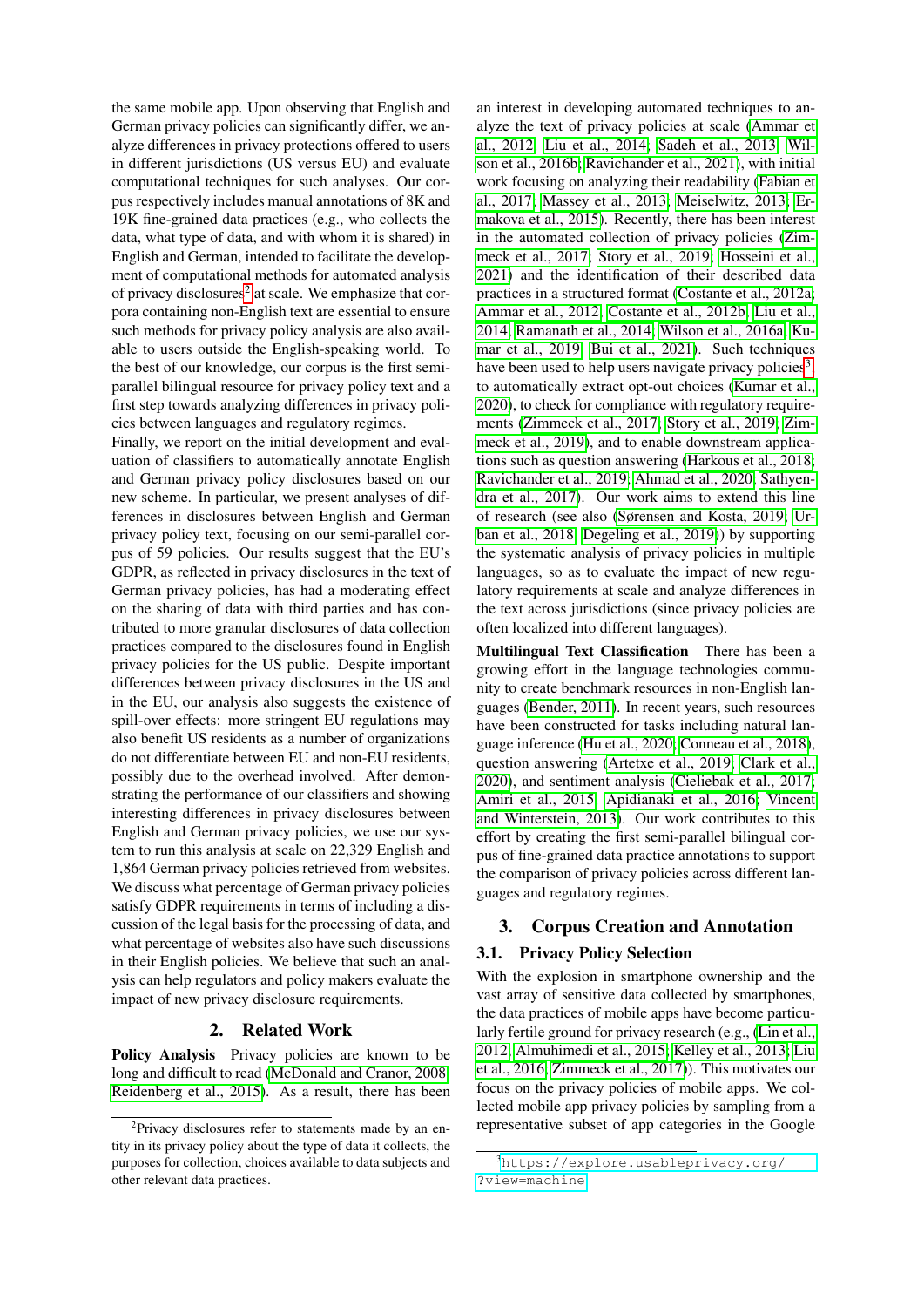Play Store, namely Family, Finance, Games, Medical, Productivity, Shopping, Social, and Sports.

To more efficiently find apps with German policies, we relied on the "Recommended for you" Google Play Store feature and configured a server with a German IP address and browser locale. In each app category, we used Mozilla Firefox in Private Browsing mode (to avoid personalization) to retrieve the following app metadata: app store listing URL, app category, name, number of downloads, and privacy policy link. The resulting list comprised 1,161 apps. Two Germanspeaking authors manually accessed all app listings and followed the privacy policy links for each. This usually led to an English-language version on the publisher's website. We manually examined the policy links and ensured that, if multiple policies were available in English, the US policy was downloaded. The website was then searched for a German privacy policy.

Some apps only had privacy policies in English or German, and 261 apps did not have a privacy policy in either language. Because we are interested in comparing privacy protections afforded to US and German users, we focused on 222 apps which had policies in both German and English. Among these apps, 101 had identical policy pairs (e.g., Facebook Messenger and Facebook LITE) to the apps that had been already included in our corpus. We eliminated these apps from our corpus, along with 5 other apps where an auto-translate button or disfluencies hinted at them being the result of automated translation, a situation where linguistic analysis has little to offer. The whole process yielded a total of 116 privacy policy pairs. A graphical depiction of the described process is provided in Figure [3](#page-12-0) in the appendix. The privacy policy links of these 116 apps were automatically crawled and downloaded, intentionally keeping any extracted HTML content surrounding the policy text to train our classifiers to distinguish between privacy policy text and irrelevant text. We manually inspected the extracted documents for download errors. The process was carried out in July 2020.

In our analysis, we distinguish between policies with sections that explicitly single out EU residents from policies that do not. This is because the former will typically grant EU residents privacy protections that they may not grant to non-EU residents. Among our 116 policies, 27 policies were identified as explicitly singling out EU residents. Occasionally policies also single out US residents such as Californians or other specific categories of consumers such as children. This will be briefly discussed in Section [6.1.](#page-6-0)

We also analyzed policies for the presence of markers indicative of GDPR, as proposed by [Degeling et al.](#page-8-9) [\(2019\)](#page-8-9). Specifically, we use the following keyphrases in English and German as indicators that a policy has been written in response to GDPR requirements: *data protection officer, legal basis, legitimate interest, rectification, erasure, data portability,* and *supervising authority*. We consider a privacy policy to be "GDPR- aware" if it contains at least three of these keyphrases or acknowledges the EU-US Privacy Shield<sup>[4](#page-2-0)</sup>. Out of our policy pairs for 116 apps, 63 English policies and 74 German policies were found to be "GDPR-aware."

### <span id="page-2-1"></span>3.2. Annotation Scheme and Process

Previous work on English-language privacy policies by some the co-authors and their collaborators produced the OPP-115 annotation scheme and corpus [\(Wilson](#page-10-0) [et al., 2016a\)](#page-10-0). We updated and refined this scheme to capture important concepts and protections introduced in two new landmark privacy regulations, namely the EU's GDPR and California's CCPA/ CPRA. Below, we review the structure of OPP-115-style annotations, then describe the genesis of the modified annotation scheme used to create our corpus. We refer to it as the *MAPP annotation scheme*.

The OPP-115 annotation scheme focuses on the identification of *data practices*, which are statements about personal data collection, use, sharing, and other related activities. The scheme places each data practice in one of ten themes ("categories") identified in 2015, but we observe that some have diminished in frequency in privacy policies, have become outdated (e.g., the Do Not Track standard), or lack a unifying structure (e.g., the *Other* category). Our work focuses on refining annotations of two categories of data practices from the OPP-115 annotation scheme, namely *First-Party Collection/Use* and *Third-Party Collection/Use*. Together, these two practices account for more than 60% of the annotations in the OPP-115 corpus [\(Wil](#page-10-0)[son et al., 2016a\)](#page-10-0) and are a central component of all privacy policies. We redefine these categories of data practices as follows:

- 1. First Party Collection/Use: Privacy practices describing data collection/use by the organization that published (or "controls") the mobile app.
- 2. Third-Party Collection/Use: Privacy practices describing data sharing with third parties or data collection by third parties. A third party is a organization other than the first-party organization that published (or "controls") the mobile app.

Similar to the OPP-115 annotation scheme, each data practice in our scheme is associated with a set of category-specific *attributes* that detail the practice. Each attribute is instantiated with a choice of one of several predetermined *values*, unless the attribute is defined as optional. To ground the data practice in textual evidence, annotators justify their attribute and value selections by associating them with spans of text (see Figure [1\)](#page-3-0). A sample annotation from our corpus is shown

<span id="page-2-0"></span><sup>&</sup>lt;sup>4</sup>While the European Court of Justice invalidated the US-EU Privacy Shield in July 2020, the privacy policies that acknowledge Privacy Shield in July 2020, the time we collected our policies, can be assumed to have been GDPR-aware, given that Privacy Shield was designed to help US companies comply with GDPR.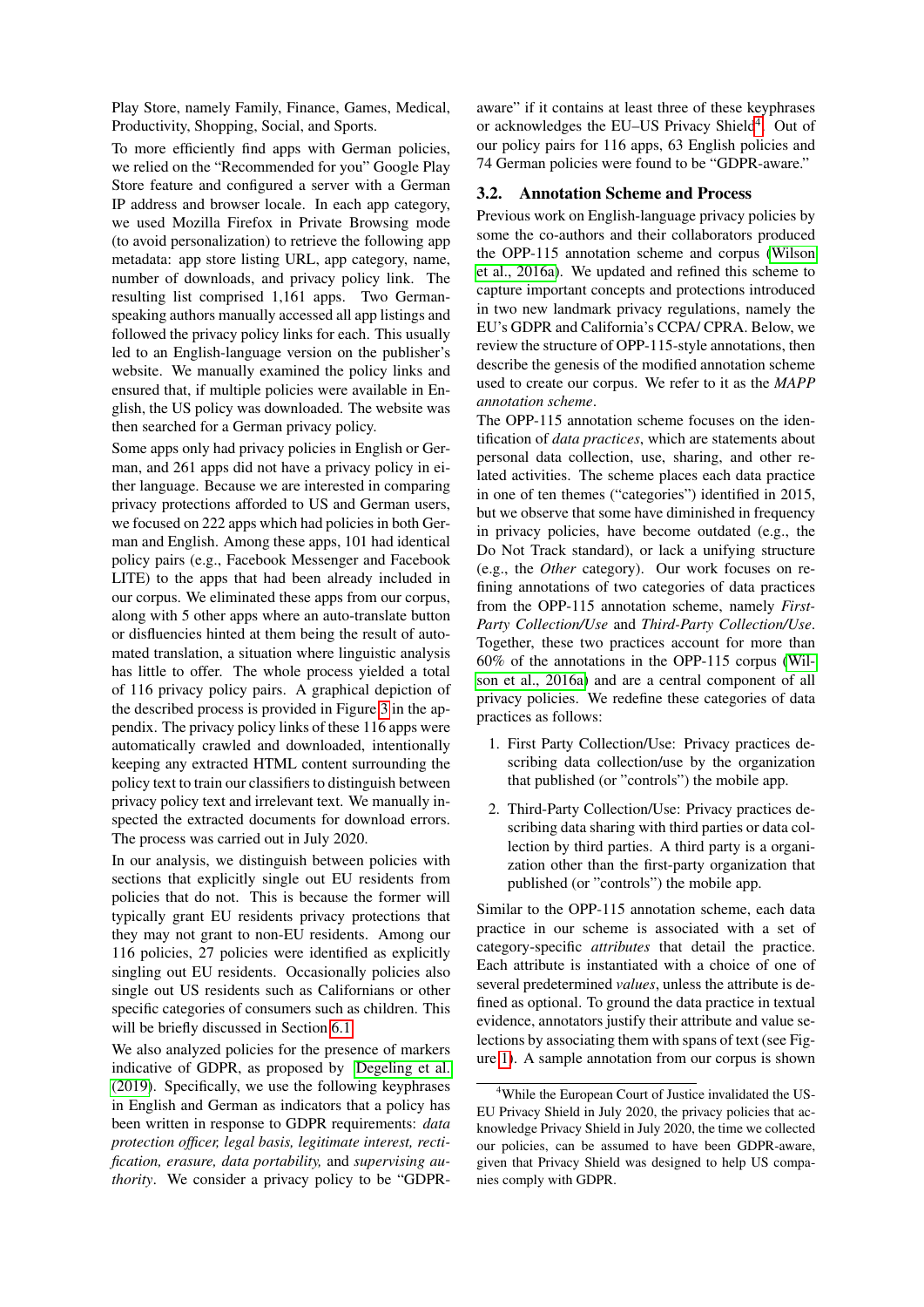

<span id="page-3-0"></span>Figure 1: Screenshot of our annotation tool. Green and yellow tags indicate first-party and third-party data practices, respectively. In each tag the pipe character separates the annotated attribute and its value. Red lines link annotations to fully describe a data practice.

in Table [1.](#page-3-1) We provide more details about the definitions of attributes in our annotation scheme in Table [7](#page-11-0) in the appendix. Working with privacy law experts from the US and EU, we refined the original OPP-115 attributes and values for the two selected categories into a scheme suitable for GDPR and CCPA/CPRA. Although OPP-115 broadly captures the principles of GDPR [\(Poplavska et al., 2020\)](#page-9-16) and CCPA/CPRA, our goal was to model these new regulations' requirements at a finer level of detail. In OPP-115, the two categories we focus on had 14 attributes and 89 values, whereas MAPP has 19 attributes and 124 values.<sup>[5](#page-3-2)</sup>

| "Practice":     | <b>First Party Collection/Use</b>               |
|-----------------|-------------------------------------------------|
| "Attribute":    | <b>Information Type</b>                         |
| "Value":        | Location                                        |
| "selectedText": | "information about the purchase or transaction" |
| "Practice":     | Third-Party Collection/Use                      |
| "Attribute":    | <b>Collection Process</b>                       |
| "Value":        | Shared by first party with third party          |
| "selectedText": | "we share information with"                     |

<span id="page-3-1"></span>Table 1: Sample span annotations from our MAPP corpus for a segment of Instagram.com's privacy policy.

We configured the INCE<sub>p</sub>TION annotation platform [\(de Castilho et al., 2018\)](#page-8-19) for annotators to apply our scheme. Figure [1](#page-3-0) shows a screenshot of the annotation tool. Annotators could label text spans for a data practice across sentences and create arbitrarily many data practices per sentence, reflecting the flexible information density of these documents.

To manually annotate the privacy policies, we recruited teams of law students in Germany and the US, who respectively had strong fluency in German and English. We provided our annotation scheme in English and German to annotators working in these respective languages. The two groups of annotators comprised 10 English-speaking and 12 German-speaking law students recruited at universities in the US and Germany. Annotators spent an average of 1 hour and 52 minutes per policy. They were trained by reviewing the annotation scheme in a virtual meeting with the authors, which included training videos about the usage of the annotation tool. Annotators worked independently but conferred with the authors weekly to discuss complex cases. The researchers would also review cases of disagreement between annotators to mitigate confusion. Due to differences in annotators' availability and speed, we ultimately obtained 91 German and 64 English fully annotated privacy policies, i.e., with three annotations each, with an intersection of 59 policies. We refer to the overall corpus of German and English annotations as the *MAPP* (Multilingual Annotation of Privacy Policies) Corpus, and the semi-parallel subcorpus of 59 English-German policy pairs as *MAPP-59*.

### 4. Corpus Composition

### 4.1. Annotations

Table [3](#page-4-0) shows annotation statistics. Our annotators identified approximately 26K text spans for the 64 English policies and 39K for the 91 German policies, with 8K annotated data practices for English and 19K for German. Compared to the OPP-115 Corpus [\(Wilson](#page-10-0) [et al., 2016a\)](#page-10-0) (200 data practices per policy), our corpus contains fewer annotated data practices per policy.[6](#page-3-3) However, our corpus, with 155 annotated policies, is comparable in size ( $\approx$ 115 policies) to previous corpora [\(Wilson et al., 2016a;](#page-10-0) [Ravichander et al., 2019;](#page-9-10) [Ah](#page-8-8)[mad et al., 2020\)](#page-8-8). We also compute the percentage of segments where at least 2 out of 3 annotators found at least one annotation span for a given category/attribute, which we denote as the *coverage* of that category or attribute. Our coverage of first-party and third-party data practice categories is also similar to OPP-115 [\(Wilson](#page-10-0) [et al., 2016a\)](#page-10-0). A detailed comparison with prior corpora is shown in Table [2.](#page-4-1)

As mentioned in Section [3.2,](#page-2-1) our corpus includes a semi-parallel subcorpus of English and German privacy policies for 59 mobile apps available in the US and the EU. With MAPP-59, we aimed to identify how the same app differs in privacy policy disclosures across two different languages. This corpus helped to understand differences arising from (1) different regulatory regimes in which the app operates or (2) specific lin-

<span id="page-3-2"></span><sup>&</sup>lt;sup>5</sup>Note that these counts contain duplicate attributes and values across the two categories. For example, roughly half of the attributes are the same for both data practice categories in OPP-115 and MAPP, and they can take the same values.

<span id="page-3-3"></span><sup>&</sup>lt;sup>6</sup>The MAPP corpus covers only two data practice categories, compared to the 10 categories covered in the OPP-115 dataset. However, the total number of data practices within these two categories are comparable in the two corpora.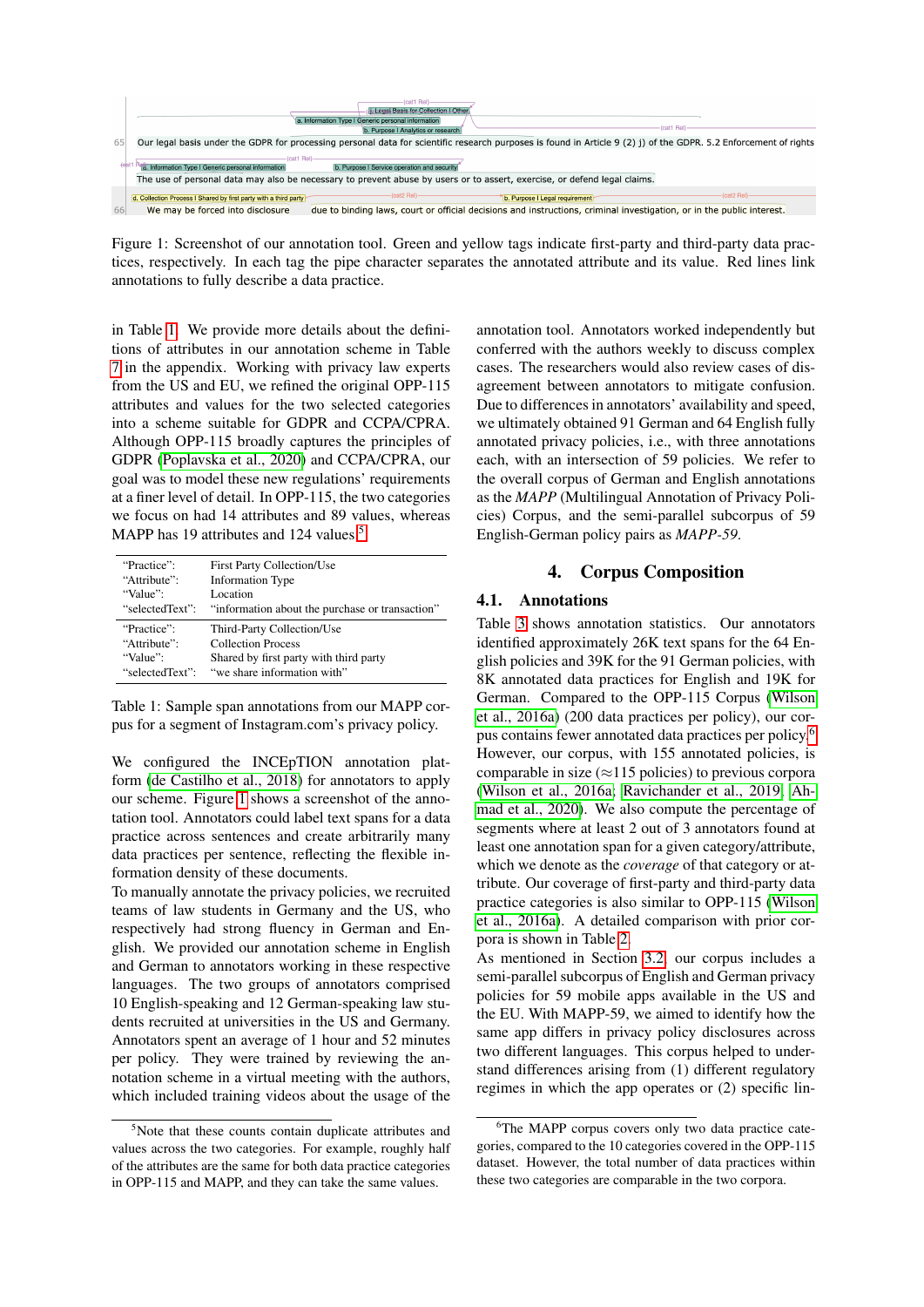|                        | PrivacyOA<br>(Ravichander et al., 2019) | PolicyOA<br>(Ahmad et al., 2020) | OPP-115<br>(Wilson et al., $2016a$ ) | <b>MAPP</b>                              |  |
|------------------------|-----------------------------------------|----------------------------------|--------------------------------------|------------------------------------------|--|
| Documents              | 35                                      | 115                              | 115                                  | 155                                      |  |
| Task                   | QA                                      | QA                               | Text classification                  | Text classification                      |  |
| Privacy policy source  | Mobile applications                     | Websites                         | Websites                             | Mobile applications                      |  |
| Annotator              | Domain experts                          | <b>Mechanical Turkers</b>        | Domain experts                       | Domain experts                           |  |
| Annotation scheme      |                                         |                                  | <b>OPP-115</b>                       | OPP-115<br>refinement<br>for GDPR / CCPA |  |
| #Attributes            |                                         |                                  | 14                                   | 19                                       |  |
| #Values                |                                         |                                  | 89                                   | 124                                      |  |
| Coverage (first party) | $\overline{\phantom{0}}$                |                                  | 0.27                                 | $0.31$ (en) $/ 0.32$ (de)                |  |
| Coverage (third party) | $\overline{\phantom{a}}$                |                                  | 0.21                                 | $0.14$ (en) $/ 0.12$ (de)                |  |
| Languages              | English                                 | English                          | English                              | English, German                          |  |

<span id="page-4-1"></span>Table 2: Comparison of the MAPP Corpus with other privacy policy corpora. Our corpus is comparable in size, coverage, and annotation scheme and introduces bilinguality. The number of attributes and values refer to the OPP-115 categories focused on in this work (First Party Collection/Use and Third-Party Collection/Use).

|                   | English         | German          |
|-------------------|-----------------|-----------------|
| Documents         | 64              | 91              |
| Words             | 292,576 (4,571) | 478,560 (5,258) |
| Data Practices    | 8,475 (132)     | 19,388 (213)    |
| <b>Attributes</b> | 16,300 (254)    | 29,356 (323)    |
| <b>Text Spans</b> | 26,221 (409)    | 39,809 (437)    |

<span id="page-4-0"></span>Table 3: MAPP Corpus statistics by language, with perpolicy mean statistics in brackets.

| Category/          | English        |      |          | German |  |  |
|--------------------|----------------|------|----------|--------|--|--|
| Attribute          | Coverage<br>FK |      | Coverage | FK     |  |  |
| <b>First Party</b> | 0.31           | 0.61 | 0.33     | 0.52   |  |  |
| <b>Third Party</b> | 0.14           | 0.52 | 0.13     | 0.47   |  |  |
| Inform. Type       | 0.29           | 0.54 | 0.28     | 0.48   |  |  |
| Purpose            | 0.26           | 0.63 | 0.23     | 0.58   |  |  |
| Collect. Process   | 0.20           | 0.44 | 0.12     | 0.33   |  |  |
| Legal Basis        | 0.05           | 0.37 | 0.07     | 0.39   |  |  |
| 3rd Party Entity   | 0.11           | 0.49 | 0.10     | 0.36   |  |  |

<span id="page-4-2"></span>Table 4: Inter-annotator agreement (Fleiss' Kappa, FK) for data practices and attributes in the MAPP corpus.

guistic differences that may change how readers interpret the language.

### 4.2. Inter-Annotator Agreement

As in prior work, we often observed ambiguity in privacy policies, with even law experts disagreeing about interpretations of their text [\(Reidenberg et al., 2015\)](#page-9-0). We automatically divided privacy policies into segments based on each policy's HTML [\(Zimmeck et al.,](#page-10-4) [2019\)](#page-10-4); each segment can be thought of as roughly equivalent to a paragraph. We analyze the agreement between annotators on the segment level since annotations often span sentence boundaries. We associated a given data practice with a segment if the segment had at least one text span associated with that data practice. We then computed Fleiss' Kappa agreement values [\(Fleiss, 1971\)](#page-8-20) between annotators for a given language at the segment level, separately for each level of the annotation scheme (i.e., data practice category, attribute, and value). In this work, we focus on building classifiers to automatically detect attributes and values for which we had sufficient agreement between annotators (Fleiss' Kappa  $> 0.3$ ) and a sufficient number of training instances (coverage  $> 0.02$ ).

Table [4](#page-4-2) displays the resulting agreement values at the data practice category and attribute levels; Table [8](#page-11-1) in the Appendix shows agreements at the value level. We observe that the English annotators displayed a higher level of agreement than the German annotators. Annotators also tended to exhibit lower agreement for more granular annotations (e.g., specific attribute values) and categories and attributes with lower coverage (e.g., *Collection Process*, *Legal Basis for Processing*, and *Third Party Entity*). The same observation also applies to attribute values. We now briefly discuss frequent sources of annotator disagreement.

(1) "*[...] this data will stay on your device unless you enable the functionality of sharing within the app.*

*If you opt-in the sharing functionality, we can also ask you to create a publicly visible [COM-PANY] account [...]*"

The above statement illustrates an example of a disclosure with which annotators struggled, in part due to limitations of our annotation scheme. This disclosure differentiates between collection and storage of information only on the user's device versus on first-party servers. Our annotation scheme does not distinguish between these practices. Instead, annotators were instructed to annotate both practices as *First Party Collection/Use*. However, this particular disclosure states that a user has to opt-in before their data can be stored on first-party servers. It further states that users who opt-in can also agree to have a publicly visible account,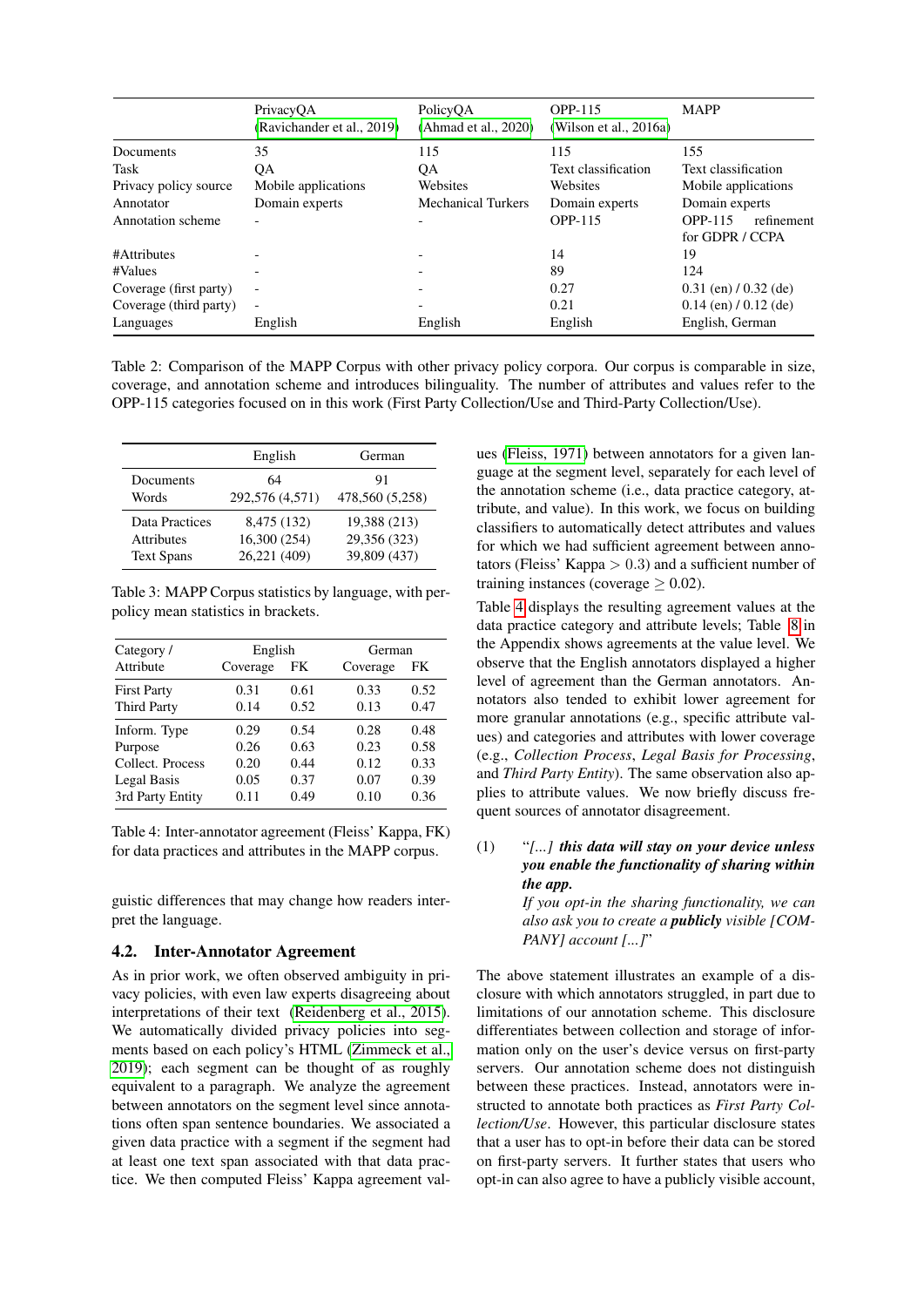which corresponds to a *Third Party* sharing practice. A more accurate annotation for this segment includes two separate annotations, the first identifying the *First Party Collection/Use* practice with attribute *Choice Type* and value *Opt In* (among others), and the second identifying a *Third Party Sharing* practice. Annotators sometimes struggled with such cases of two practices being disclosed in conjunction.

(2) *"[...] collects 2 basic type of information [...] (1) personally identifiable information and (2) non-personally identifiable information [...]"*

(2) illustrates another source of confusion: a disclosure that explicitly uses the term *personally identifiable information*. Annotators would often mark such a disclosure as having the attribute *Information Type* with the value *Personal Identifier*. However, since this term does not refer to unique identifiers, a more correct value for the attribute would be *Generic Personal Information*. While we instructed our annotators to make such annotations, they did not consistently do so.

### 5. Prediction of Policy Structure

To automate the annotation of privacy policies at scale, we built classifiers by fine-tuning state-of-the-art language models on our corpora. In what follows, we show our classifiers' ability to extract useful information from privacy policy text.

### 5.1. Classifier for Information Extraction

Our MAPP corpus consists of 3,976 segments from 64 privacy policies in English and 6,871 segments from 91 privacy policies in German. Our classification task has three sub-tasks for identifying (1) the disclosure of data practice categories (i.e., *First Party Collection/Use* and *Third Party Collection/Use*) in a segment, (2) the disclosure of data practice attributes (e.g., *Information Type*), and (3) the disclosure of values associated with these data practice attributes in the segment.

We trained classifiers to identify *First* and *Third Party* data practice categories with the following five attributes: *Information Type*, *Purpose*, *Collection Process*, *Legal Basis for Processing*, and *Third-Party Entity*. We created gold standard annotations by labeling a segment with a category/attribute if two or more annotators agreed on that category/attribute. We further trained value-level classifiers for nine values of *Information Type*, five values of *Purpose*, two values of *Collection Process*, and one value of *Legal Basis for Processing* (Table [6\)](#page-5-0). All of our classifiers were trained to predict the binary presence or absence of a single category or attribute/value. To build these classifiers, we fine-tuned pre-trained large-scale language models [\(Devlin et al., 2019\)](#page-8-21): BERT for English policies and Multilingual BERT (M-BERT) for German policies. For the value-level classifiers, we also experimented with using the predictions made by data

| Category /                     |      | English |      | German |      |      |
|--------------------------------|------|---------|------|--------|------|------|
| Attribute                      | P    | R       | F1   | P      | R    | F1   |
| <b>First Party</b>             | 0.84 | 0.69    | 0.76 | 0.69   | 0.78 | 0.73 |
| Third Party                    | 0.75 | 0.65    | 0.70 | 0.60   | 0.70 | 0.64 |
| Inform. Type                   | 0.71 | 0.72    | 0.71 | 0.67   | 0.77 | 0.71 |
| Purpose                        | 0.76 | 0.81    | 0.79 | 0.64   | 0.89 | 0.74 |
| Collect. Process               | 0.61 | 0.58    | 0.60 | 0.55   | 0.77 | 0.64 |
| Legal Basis for                | 0.85 | 0.85    | 0.85 | 0.50   | 0.58 | 0.54 |
| Processing<br>3rd Party Entity | 0.68 | 0.54    | 0.60 | 0.43   | 0.72 | 0.54 |

<span id="page-5-1"></span>Table 5: (Performance of BERT and M-BERT for predicting data practice *category* and *attributes* in English and German privacy policy segments. Precision, recall, and F1 values are for the positive class.

| Attribute                   | Value                                        |      | English |      |      | German       |      |  |
|-----------------------------|----------------------------------------------|------|---------|------|------|--------------|------|--|
|                             |                                              | P    | R       | F1   | P    | $\mathbb{R}$ | F1   |  |
| Information                 | Financial                                    | 0.77 | 0.67    | 0.71 | 0.49 | 0.95         | 0.65 |  |
| Type                        | Contact inform.                              | 0.78 | 0.56    | 0.65 | 0.73 | 0.84         | 0.78 |  |
|                             | Location                                     | 0.47 | 0.60    | 0.53 | 0.47 | 0.83         | 0.60 |  |
|                             | Demographic data                             | 0.75 | 0.63    | 0.69 | 0.50 | 1.00         | 0.67 |  |
|                             | User online<br>activities                    | 0.66 | 0.37    | 0.47 | 0.48 | 0.58         | 0.52 |  |
|                             | IP address and<br>device IDs                 | 0.81 | 0.65    | 0.72 | 0.64 | 0.85         | 0.73 |  |
|                             | Cookies and<br>tracking elements             | 0.71 | 0.79    | 0.75 | 0.44 | 0.59         | 0.51 |  |
|                             | Computer inform.                             | 0.71 | 0.71    | 0.71 | 0.70 | 0.72         | 0.71 |  |
|                             | Generic personal<br>information              | 0.57 | 0.65    | 0.61 | 0.61 | 0.51         | 0.55 |  |
| Purpose                     | Essential service or<br>feature              | 0.61 | 0.40    | 0.48 | 0.56 | 0.28         | 0.38 |  |
|                             | Advertising or<br>marketing                  | 0.48 | 0.75    | 0.59 | 0.52 | 0.78         | 0.62 |  |
|                             | Analytics or<br>research                     | 0.74 | 0.71    | 0.73 | 0.57 | 0.79         | 0.66 |  |
|                             | Service operation<br>and security            | 0.58 | 0.45    | 0.51 | 0.67 | 0.57         | 0.61 |  |
|                             | Legal requirement                            | 0.69 | 0.52    | 0.59 | 0.45 | 0.65         | 0.53 |  |
| Collection<br>Process       | Shared by 1st party<br>w/ 3rd party          | 0.53 | 0.40    | 0.45 | 0.71 | 0.25         | 0.37 |  |
|                             | Collected on 1st<br>party website/app        | 0.49 | 0.58    | 0.53 | 0.60 | 0.40         | 0.48 |  |
| Legal Basis<br>for Process. | Legitimate interests<br>of first/third party | 0.82 | 0.82    | 0.82 | 0.53 | 0.68         | 0.60 |  |

<span id="page-5-0"></span>Table 6: Performance of BERT and M-BERT for predicting *values* associated with attributes in English and German privacy policy segments. We show precision, recall, and F1 values for the positive class.

practice and attribute classifiers to create a binary feature vector. This vector was then concatenated with the BERT encoding as input to the final classifier layer. We describe parameter settings for our classifiers in Section [10.1](#page-10-7) in the appendix.

### 5.2. Results

We created a random train-test split for both languages, respectively with 52/12 and 75/16 policies for training/testing in English and German. Table [5](#page-5-1) shows our classifiers' performance in predicting data practices and attributes. We report precision, recall, and F1 for the presence of a data practice/attribute in a segment. Our classifiers for predicting the *First Party* and *Third Party* categories on English annotations had a macro F1 score of 0.83, similar to figures in prior work [\(Kumar](#page-9-8)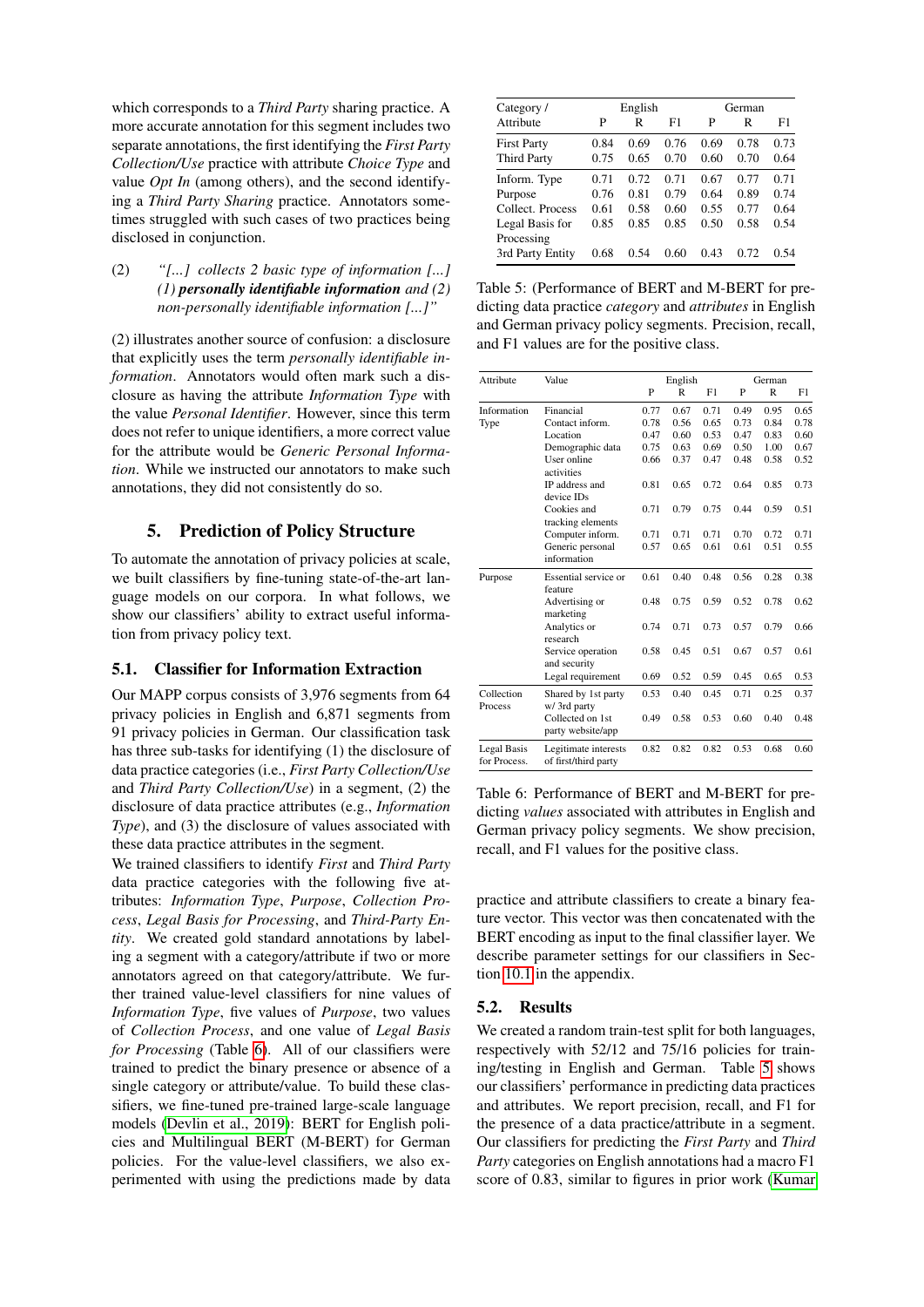[et al., 2019\)](#page-9-8). Note that in Table [5,](#page-5-1) we only report F1 values for the positive class. However, we found that our classifiers were less accurate at tagging segments with data practice categories for German annotations than for English annotations. This may be attributed to lower agreement between German annotators. Our classifiers are fairly accurate in categorizing the *Information Type* and *Purpose* attributes in both languages. However, for the *Legal Basis for Processing* attribute, the English classifier performs substantially better.

Table [6](#page-5-0) shows our classifiers' performance for values of the *Information Type* attribute. We found that attribute values like *Financial*, *Computer Information* and *IP Addresses & Device IDs*, which are associated with annotation spans containing more distinctive language (i.e., higher KL divergence with the vocabulary of text in privacy policies), yielded better classification performance. We observed that *Generic Personal Information* and *User Online Activities* had lower classification performance (Table 6), which may result from lower agreement between annotators than for other values. Furthermore, these values corresponded to longer annotation spans, requiring the more challenging identification of patterns spread across longer text spans. Performance for values of the *Purpose* attribute is shown in Table [6.](#page-5-0) Again, values with distinct vocabulary in their annotation spans (e.g., *Legal Requirement*) tended to yield better performance. Overall, performance for *Information Type* and *Purpose* values was better than values of other, more nuanced attributes (i.e., *Collection Process* and *Legal Basis for Processing*).

# 6. Comparing Data Practice Disclosures in English and German Policies

As mentioned in Section [3.1,](#page-1-2) the research reported here focuses on a set of 116 mobile apps with both English and German privacy policies. We aim to compare disclosures made in English privacy policies with the German privacy policies found for the same app.

Among the 116 mobile apps, our analysis shows that only 54% of apps had English privacy policies that were "GDPR-aware" (see Section [3.1\)](#page-1-2). We further found that 43% of these apps specifically singled out EU residents, suggesting that they may possibly grant GDPR privacy protections only to EU residents. The other 57% likely extend their GDPR protections to non-EU residents. This suggests a spillover effect wherein US residents effectively receive the benefits of more stringent GDPR protections originally intended for EU residents. Such spillover likely makes sense for many organizations, considering the additional complexity they would otherwise have to manage if they were to differentiate between EU and non-EU residents. A similar practice is commonly seen in cookie options offered to non-EU residents in response to EU cookie regulations (the "ePrivacy Directive") originally intended for EU residents only [\(van Eijk et al., 2019\)](#page-10-8).

Interestingly, nearly 36% of German policies do not

acknowledge GDPR requirements. Following manual analysis, these policies were found to be similar to the corresponding English policies and belonged to apps originally introduced in the US. Even among the German policies that explicitly mention GDPR or its German equivalent, DSGVO (Datenschutz-Grundverordnung), about 33% do not seem to have language addressing the legal basis for the processing of data or text enumerating data subject rights, both required disclosures under GDPR. We suspect that, as of July 2020, many US app publishers had not yet realized they were subject to GDPR or made efforts to become fully GDPR compliant. This is consistent with earlier mobile app studies that compared the code of mobile apps with their privacy policy disclosures and found numerous indicators of non-compliance [\(Zimmeck et](#page-10-2) [al., 2017;](#page-10-2) [Zimmeck et al., 2019\)](#page-10-4).

Similarly, for MAPP-59, we observe that 40 apps and 27 apps are "GDPR-aware" respectively in their English and German privacy policies. We further find that most apps which acknowledge GDPR rights in their German policy also mention these rights in the English version. Most of these privacy policies are for apps from European publishers. A total of 14 apps in MAPP-59 acknowledge GDPR in their German privacy policy but not in the corresponding English policy, which is consistent with the German and English policies respectively being intended for EU users and non-EU users. Beyond such high-level differences, we want to explore the use of our classifiers for a richer comparison of disclosures in the English and German privacy policies of mobile apps. Below, we report our analysis of differences in English and German privacy policy disclosures in our semi-parallel sub-corpus.

### <span id="page-6-0"></span>6.1. Comparative Analysis of Disclosures in English and German Privacy Policies

A manual analysis of our MAPP-59 policies was performed by two authors who are privacy scholars and fluent in both German and English. German policies were auto-translated into English with DeepL [\(DeepL GmbH, nd\)](#page-8-22) to limit manual comparison to non-identical text. For each mobile app privacy policy pair, we also compute a BiLingual Evaluation Understudy (BLEU) score to measure the degree of difference between the German and English policy texts.[7](#page-6-1) Scores range from 0 to 100, with lower scores indicating significant differences between the German and English texts for a given app and higher scores indicating more similar texts. Figure [2](#page-10-9) in Appendix compares the numbers of both first- and third-party disclosures in policy pairs, where each policy pair is represented as two vertically aligned colored dots for that pair's BLEU

<span id="page-6-1"></span> $7$ We computed the average of the SacreBLEU scores [\(Post, 2018\)](#page-9-17) (1) between the original English and the German policy auto-translated into English and (2) between the original German and the English policy auto-translated into German.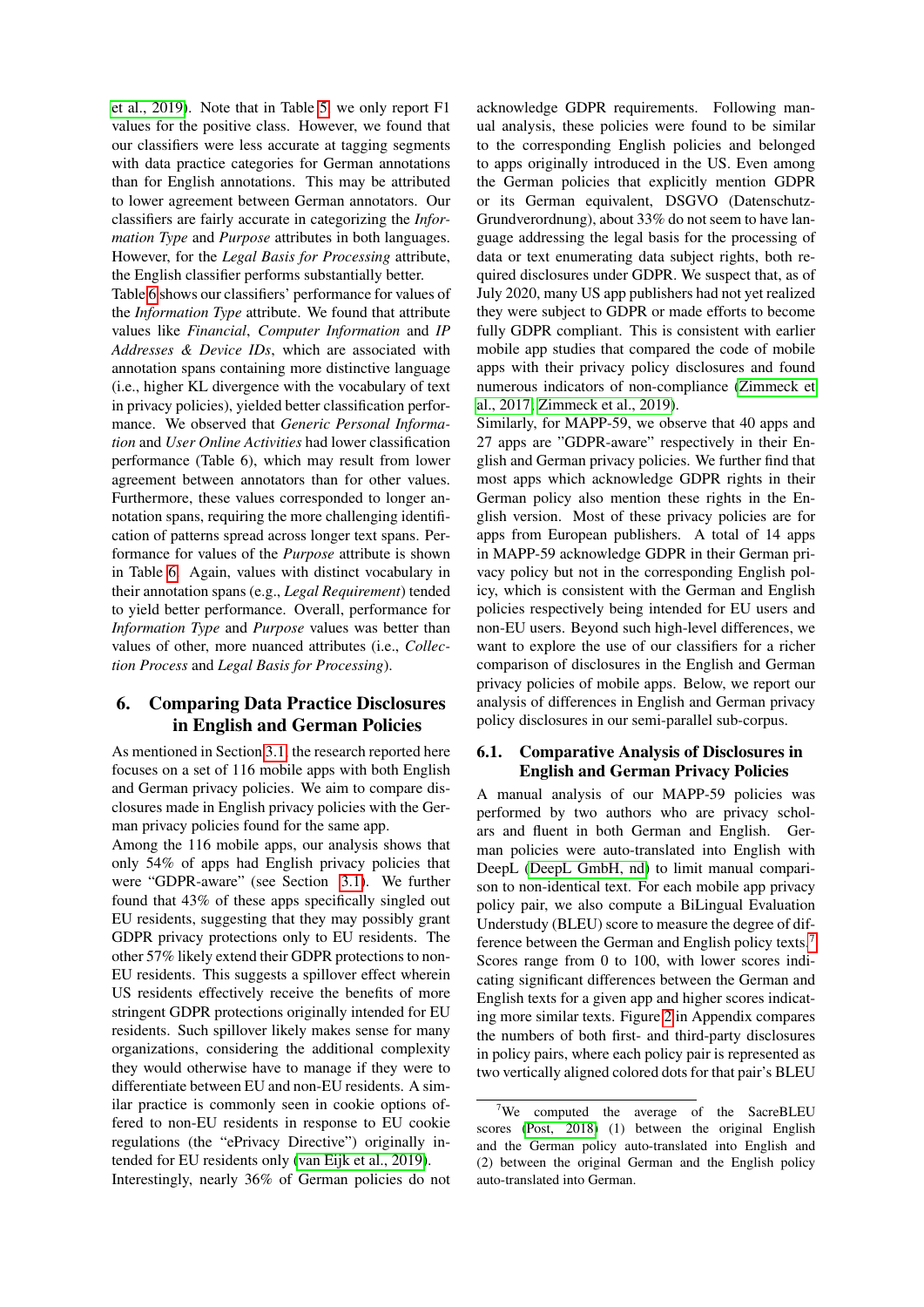score. As expected, pairs with low BLEU scores tend to have greater differences in disclosure counts since these policy pairs have greater textual differences.

Our manual inspection of the policy pairs in MAPP-59 found that 13 pairs have substantially different policies, whereas 9 have nearly identical policy texts. Of the 9 nearly identical policies, 7 feature a separate section for EU users that provides more extensive protections to EU residents. Manual inspection of the policies that do not explicitly single out EU residents confirmed that US users of these apps often benefit from some of the more stringent privacy protections afforded by GDPR to EU residents. For instance, we observe that data subject rights like the "right to access" information collected by an app, provided by GDPR to EU residents, are also offered to US residents by 9 apps in our corpus. Among the 34 pairs that are not substantially different or nearly identical, we found 10 cases of additional sections specific to the English policies that primarily (6 out of 10 apps) contained CCPA-specific disclosures, in addition to single instances addressing COPPA or provisions related to policy changes. Two German policies contained additional sections compared to the English version, with one policy explicitly listing thirdparty entities with whom data is shared, and the other discussing the EU-US Privacy Shield. The presence of additional disclosures in English or German policy texts is consistent with their respective intended target audiences of US and EU-based/German app users.

At the sentence and paragraph level, our analysis identified additional differences in a total of 24 policy pairs. Most frequent (21 instances) were differences in wording that went beyond what one would reasonably expect from a mere translation. These included additional disclosures about types of data collected, third parties with whom data may be shared, different privacy rights, or ways to limit data collection. Again, these differences were generally consistent with disclosure requirements associated with GDPR (German policy text) and US regulations such as CCPA or COPPA (English policy text). These results suggest that it is feasible to automatically analyze the impact of privacy laws on differences in protection offered to users in different jurisdictions, as well as spillover effects. We also noticed grammatical differences such as the use of double negatives in German as opposed to positive statements in English policies (*Does/Does Not* attribute).

### 6.2. What can we learn from our classifiers?

One goal of our work was to automate the analysis and comparison of privacy policies in different languages. In the following, we describe an instance of our classifiers' ability to automatically identify the differences we discussed in Section 6.1 to answer policy questions. GDPR Article 6 prohibits collecting and processing personal data without a proper legal basis. Therefore, every category of personal data requires the legal basis to be clear and specific. To demonstrate what percent-

age of websites in Germany fulfill this requirement, we identified German privacy policies for 1,864 websites from the top 10,000 domains in Tranco [\(Le Pochat et](#page-9-18) [al., 2019\)](#page-9-18) using an established toolchain [\(Hosseini et](#page-8-3) [al., 2021\)](#page-8-3). Applying our trained classifiers to predict segments discussing *Legal Basis for Processing*, we found that 76% (1,414) of the websites satisfy this requirement. To determine if US residents also benefit from GDPR protections through spillover effects, we used the Princeton-Leuven Longitudinal Corpus of Privacy Policies [\(Amos et al., 2021\)](#page-8-23) to obtain 22,359 English privacy policies for US-based websites from the time at which we downloaded the German ones (i.e., the second half of 2019). Using our classifiers, we observed that only 19% (4,245) provide this protection. Further analyzing the 172 websites with both US and German privacy policies, we observed that 62 websites provide the legal basis for processing in both policies. 45 websites provide a legal basis only in the German policy, whereas 26 websites do so only in the US policy. This analysis shows that our corpus can be used to build automatic systems that can enable regulators to ask such policy questions and to systematically analyze the impact of jurisdiction-specific privacy regulations on the privacy disclosures made by apps in a given jurisdiction. We hope that such analyses can inform future public policy debates to understand the impact of new privacy requirements and in particular the way in which they are reflected in the text of privacy policies.

### 7. Conclusion

In this work, we introduced MAPP, the first bilingual corpus of privacy policies, to facilitate the development of classifiers that can automatically identify data practice disclosures in privacy policies of two different languages. We identified how privacy disclosures differ in policies published in English and German, and presented initial evidence of the effectiveness of our classifiers at automatically identifying these differences. We discussed how privacy regulations can account for some of these differences. For future work, we aim to build classifiers that can automatically identify more nuanced data practice attributes and values. We believe that this type of analysis can contribute to a more systematic understanding of the protections afforded in practice to consumers under different regulatory regimes and could ultimately help inform the development of more effective privacy regulations.

### 8. Acknowledgment

This research was supported in part by the National Science Foundation Secure and Trustworthy Computing program (CNS-1330596, CNS-1330214, CNS-1914486, CNS-1914444). For additional details on the "Usable Privacy Policy Project" and the "Automatically Answering People's Privacy Questions" under which this work was performed, see: [https:](https://usableprivacy.org) [//usableprivacy.org](https://usableprivacy.org).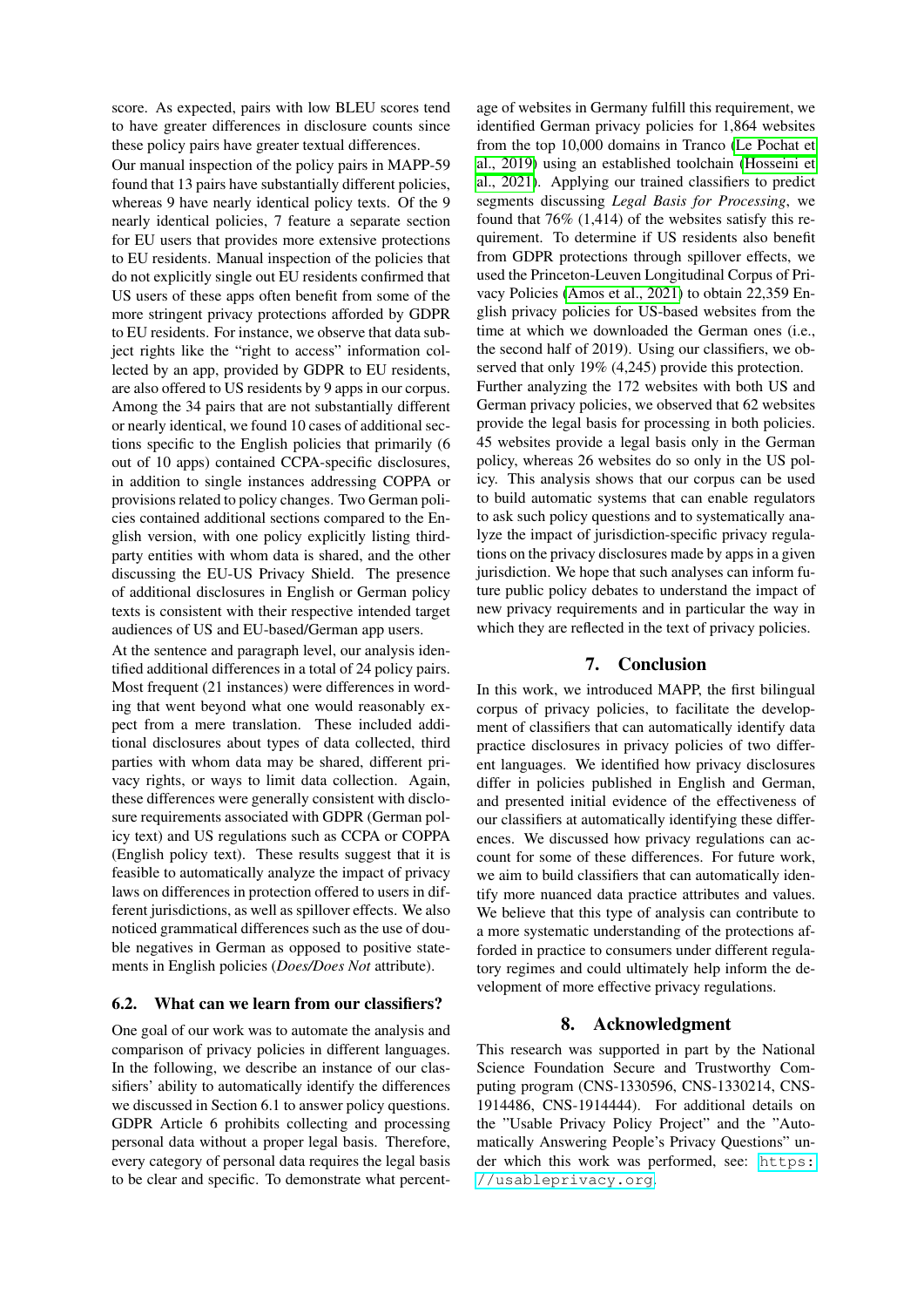### 9. Bibliographical References

- <span id="page-8-8"></span>Ahmad, W., Chi, J., Tian, Y., and Chang, K.-W. (2020). PolicyQA: A Reading Comprehension Dataset for Privacy Policies. In *Proceedings of the 2020 Conference on Empirical Methods in Natural Language Processing*, EMNLP '20, pages 743–749. ACL.
- <span id="page-8-18"></span>Almuhimedi, H., Schaub, F., Sadeh, N., Adjerid, I., Acquisti, A., Gluck, J., Cranor, L. F., and Agarwal, Y. (2015). Your Location Has Been Shared 5,398 Times! A Field Study on Mobile App Privacy Nudging. In *Proceedings of the 33rd Annual ACM Conference on Human Factors in Computing Systems*, CHI '15, pages 787–796. ACM.
- <span id="page-8-16"></span>Amiri, F., Scerri, S., and Khodashahi, M. (2015). Lexicon-based Sentiment Analysis for Persian Text. In *Proceedings of Recent Advances in Natural Language Processing*, pages 9–16. ACL.
- <span id="page-8-0"></span>Ammar, W., Wilson, S., Sadeh, N., and Smith, N. A. (2012). Automatic categorization of privacy policies: A pilot study. Technical Report CMU-ISR-12- 114, Carnegie Mellon University.
- <span id="page-8-23"></span>Amos, R., Acar, G., Lucherini, E., Kshirsagar, M., Narayanan, A., and Mayer, J. (2021). Privacy Policies over Time: Curation and Analysis of a Million-Document Dataset. In *Proceedings of The Web Conference 2021*, WWW '21, page 22. ACM.
- <span id="page-8-17"></span>Apidianaki, M., Tannier, X., and Richart, C. (2016). Datasets for Aspect-Based Sentiment Analysis in French. In *Proceedings of the 10th International Conference on Language Resources and Evaluation*, LREC '16, pages 1122–1126. European Language Resources Association.
- <span id="page-8-13"></span>Artetxe, M., Ruder, S., and Yogatama, D. (2019). On the cross-lingual transferability of monolingual representations. arXiv ePrint 1910.11856.
- <span id="page-8-10"></span>Bender, E. M. (2011). On achieving and evaluating language-independence in NLP. *Linguistic Issues in Language Technology*, 6(3):1–26.
- <span id="page-8-6"></span>Bui, D., Shin, K. G., Choi, J.-M., and Shin, J. (2021). Automated Extraction and Presentation of Data Practices in Privacy Policies. *Proceedings on Privacy Enhancing Technologies*, 2021(2):88–110.
- <span id="page-8-15"></span>Cieliebak, M., Deriu, J. M., Egger, D., and Uzdilli, F. (2017). A Twitter Corpus and Benchmark Resources for German Sentiment Analysis. In *Proceedings of the 5th International Workshop on Natural Language Processing for Social Media*, SocialNLP '17, pages 45–51. ACL.
- <span id="page-8-14"></span>Clark, J. H., Choi, E., Collins, M., Garrette, D., Kwiatkowski, T., Nikolaev, V., and Palomaki, J. (2020). TyDi QA: A Benchmark for Information-Seeking Question Answering in Typologically Diverse Languages. *Transactions of the Association for Computational Linguistics*, 8:454–470.
- <span id="page-8-12"></span>Conneau, A., Rinott, R., Lample, G., Williams, A., Bowman, S., Schwenk, H., and Stoyanov, V. (2018). XNLI: Evaluating Cross-lingual Sentence Representations. In *Proceedings of the 2018 Conference on*

*Empirical Methods in Natural Language Processing*, EMNLP '18, pages 2475–2485. ACL.

- <span id="page-8-4"></span>Costante, E., den Hartog, J., and Petković, M. (2012a). What websites know about you. In *Data Privacy Management and Autonomous Spontaneous Security*, pages 146–159. Springer.
- <span id="page-8-5"></span>Costante, E., Sun, Y., Petković, M., and den Hartog, J. (2012b). A Machine Learning Solution to Assess Privacy Policy Completeness. In *Proceedings of the 2012 ACM Workshop on Privacy in the Electronic Society*, WPES '12, pages 91–96. ACM.
- <span id="page-8-19"></span>de Castilho, R. E., Klie, J.-C., Kumar, N., Boullosa, B., and Gurevych, I. (2018). Linking Text and Knowledge using the INCEpTION annotation platform. In *Proceedings of the 14th eScience IEEE International Conference*, eScience '18, pages 327– 328. IEEE Press.

<span id="page-8-22"></span>DeepL GmbH. (n.d.). DeepL Translate.

- <span id="page-8-9"></span>Degeling, M., Utz, C., Lentzsch, C., Hosseini, H., Schaub, F., and Holz, T. (2019). We Value Your Privacy ... Now Take Some Cookies: Measuring the GDPR's Impact on Web Privacy. In *Proceedings of the 26th Annual Network and Distributed System Security Symposium*, NDSS '19. Internet Society.
- <span id="page-8-21"></span>Devlin, J., Chang, M.-W., Lee, K., and Toutanova, K. (2019). BERT: Pre-training of Deep Bidirectional Transformers for Language Understanding. In *Proceedings of the 2019 Conference of the North American Chapter of the Association for Computational Linguistics: Human Language Technologies*, volume 1 (Long and Short Papers) of *NAACL-HLT '19*, pages 4171–4186. ACL.
- <span id="page-8-2"></span>Ermakova, T., Fabian, B., and Babina, E. (2015). Readability of Privacy Policies of Healthcare Websites. In *Wirtschaftsinformatik Proceedings 2015*, WI '15, page 73.
- <span id="page-8-1"></span>Fabian, B., Ermakova, T., and Lentz, T. (2017). Large-Scale Readability Analysis of Privacy Policies. In *Proceedings of the International Conference on Web Intelligence*, WI '17, pages 18–25. ACM.
- <span id="page-8-20"></span>Fleiss, J. L. (1971). Measuring nominal scale agreement among many raters. *Psychological Bulletin*, 76(5):378–382.
- <span id="page-8-7"></span>Harkous, H., Fawaz, K., Lebret, R., Schaub, F., Shin, K. G., and Aberer, K. (2018). Polisis: Automated Analysis and Presentation of Privacy Policies Using Deep Learning. In *Proceedings of the 27th USENIX Security Symposium*, USENIX Security '18, pages 531–548. USENIX Association.
- <span id="page-8-3"></span>Hosseini, H., Degeling, M., Utz, C., and Hupperich, T. (2021). Unifying Privacy Policy Detection. *Proceedings on Privacy Enhancing Technologies*, 2021:480–499.
- <span id="page-8-11"></span>Hu, H., Richardson, K., Xu, L., Li, L., Kübler, S., and Moss, L. (2020). OCNLI: Original Chinese Natural Language Inference. In *Proceedings of the 2020 Conference on Empirical Methods in Natural Lan-*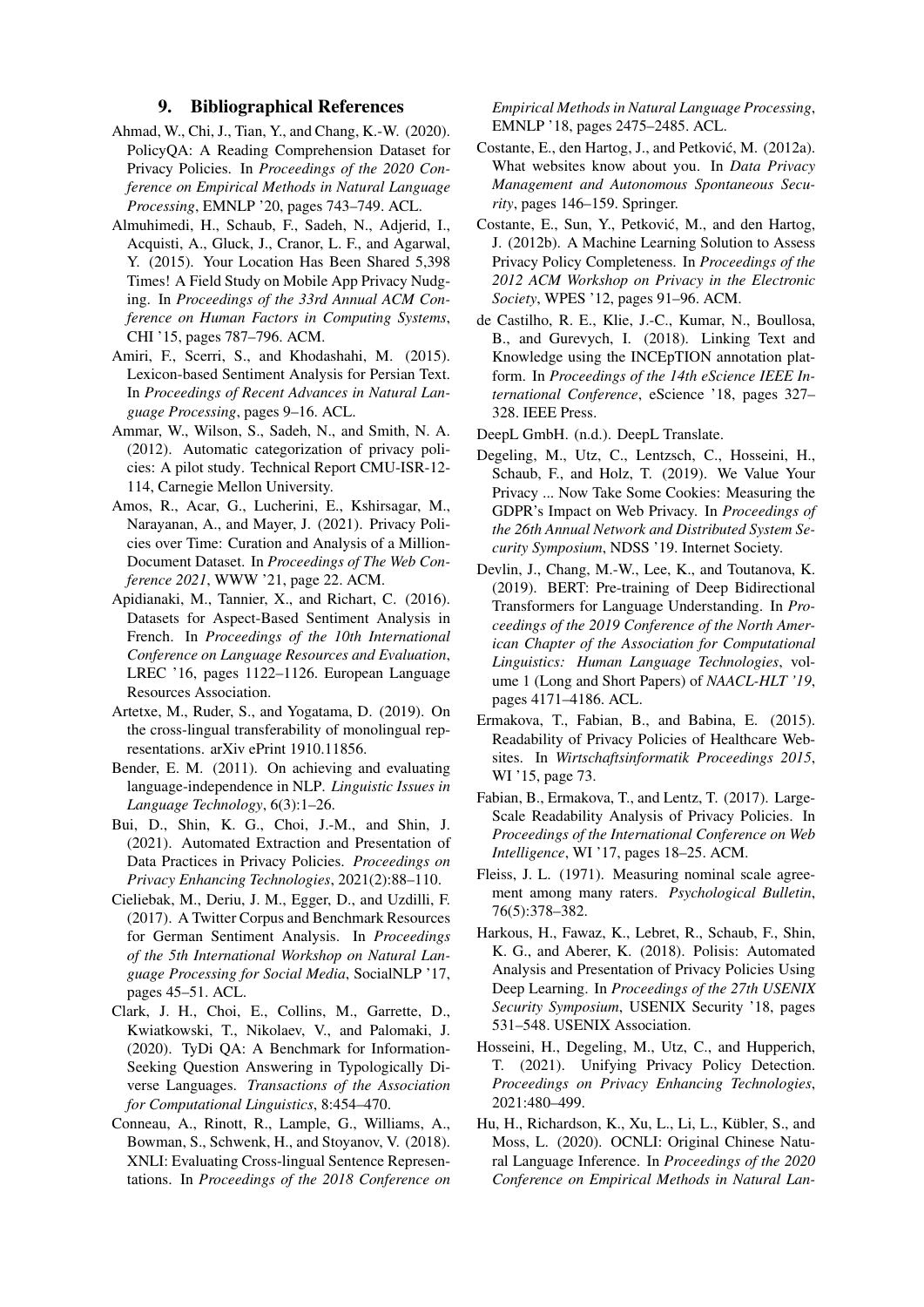*guage Processing*, EMNLP '20, pages 3512–3526. ACL.

- <span id="page-9-14"></span>Kelley, P. G., Cranor, L. F., and Sadeh, N. (2013). Privacy as Part of the App Decision-Making Process. In *Proceedings of the 31st Annual ACM Conference on Human Factors in Computing Systems*, CHI '13, pages 3393–3402. ACM.
- <span id="page-9-8"></span>Kumar, V. B., Ravichander, A., Story, P., and Sadeh, N. (2019). Quantifying the effect of in-domain distributed word representations: A study of privacy policies. In *Proceedings of the 2019 AAAI Spring Symposium on Privacy Enhancing AI and Language Technologies*, PAL '19. AAAI Press.
- <span id="page-9-9"></span>Kumar, V. B., Iyengar, R., Nisal, N., Feng, Y., Habib, H., Story, P., Cherivirala, S., Hagan, M., Cranor, L., Wilson, S., Schaub, F., and Sadeh, N. (2020). Finding a Choice in a Haystack: Automatic Extraction of Opt-Out Statements from Privacy Policy Text. In *Proceedings of the 29th International World Wide Web Conference*, WWW '20, pages 1943– 1954. ACM.
- <span id="page-9-18"></span>Le Pochat, V., Van Goethem, T., Talajizadehkhoob, S., Korczyński, M., and Joosen, W. (2019). TRANCO: A Research-Oriented Top Sites Ranking Hardened Against Manipulation. In *Proceedings of the 26th Annual Network and Distributed System Security Symposium*, NDSS '19. Internet Society.
- <span id="page-9-13"></span>Lin, J., Amini, S., Hong, J. I., Sadeh, N., Lindqvist, J., and Zhang, J. (2012). Expectation and Purpose: Understanding Users' Mental Models of Mobile App Privacy through Crowdsourcing. In *Proceedings of the 2012 ACM Conference on Ubiquitous Computing*, UbiComp '12, pages 501–510. ACM.
- <span id="page-9-2"></span>Liu, F., Ramanath, R., Sadeh, N., and Smith, N. A. (2014). A Step Towards Usable Privacy Policy: Automatic Alignment of Privacy Statements. In *Proceedings of the 25th International Conference on Computational Linguistics: Technical Papers*, COL-ING '14, pages 884–894. ACL.
- <span id="page-9-15"></span>Liu, B., Andersen, M. S., Schaub, F., Almuhimedi, H., Zhang, S., Sadeh, N., Acquisti, A., and Agarwal, Y. (2016). Follow My Recommendations: A Personalized Privacy Assistant for Mobile App Permissions. In *Proceedings of the 12th USENIX Conference on Usable Privacy and Security*, SOUPS '16, pages 27– 41. USENIX Association.
- <span id="page-9-5"></span>Massey, A. K., Eisenstein, J., Antón, A. I., and Swire, P. P. (2013). Automated text mining for requirements analysis of policy documents. In *21st IEEE International Requirements Engineering Conference*, RE '13, pages 4–13. IEEE.
- <span id="page-9-1"></span>McDonald, A. M. and Cranor, L. F. (2008). The Cost of Reading Privacy Policies. *I/S: A Journal of Law and Policy for the Information Society*, 4(3):543– 568.
- <span id="page-9-6"></span>Meiselwitz, G. (2013). Readability assessment of policies and procedures of social networking sites. In *International Conference on Online Communities*

*and Social Computing*, OCSC '13, pages 67–75. Springer.

- <span id="page-9-16"></span>Poplavska, E., Norton, T. B., Wilson, S., and Sadeh, N. (2020). From prescription to description: Mapping the GDPR to a privacy policy corpus annotation scheme. In *33rd International Conference on Legal Knowledge and Information Systems*, JURIX '20, pages 243–246. IOS Press BV.
- <span id="page-9-17"></span>Post, M. (2018). A Call for Clarity in Reporting BLEU Scores. In *Proceedings of the 3rd Conference on Machine Translation*, WMT '18, pages 186–191. ACL.
- <span id="page-9-7"></span>Ramanath, R., Schaub, F., Wilson, S., Liu, F., Sadeh, N., and Smith, N. (2014). Identifying relevant text fragments to help crowdsource privacy policy annotations. In *Proceedings of the AAAI Conference on Human Computation and Crowdsourcing*, volume 2 of *HCOMP '14*, pages 54–55. AAAI Press.
- <span id="page-9-10"></span>Ravichander, A., Black, A. W., Wilson, S., Norton, T., and Sadeh, N. (2019). Question Answering for Privacy Policies: Combining Computational and Legal Perspectives. In *Proceedings of the 2019 Conference on Empirical Methods in Natural Language Processing and the 9th International Joint Conference on Natural Language Processing*, EMNLP-IJCNLP '19, pages 4947–4958. ACL.
- <span id="page-9-4"></span>Ravichander, A., Black, A. W., Norton, T., Wilson, S., and Sadeh, N. (2021). Breaking Down Walls of Text: How Can NLP Benefit Consumer Privacy? In *Joint Conference of the 59th Annual Meeting of the Association for Computational Linguistics and the 11th International Joint Conference on Natural Language Processing*, ACL-IJCNLP '21, pages 4125– 4140. ACL.
- <span id="page-9-0"></span>Reidenberg, J. R., Breaux, T., Cranor, L. F., French, B., Grannis, A., Graves, J. T., Liu, F., McDonald, A., Norton, T. B., Ramanath, R., , Russell, N. C., Sadeh, N., and Schaub, F. (2015). Disagreeable privacy policies: Mismatches between meaning and users' understanding. *Berkeley Technology Law Journal*, 30:39–88.
- <span id="page-9-3"></span>Sadeh, N., Acquisti, A., Breaux, T. D., Cranor, L. F., Smith, N. A., Liu, F., Schaub, F., Russell, N. C., Schaub, F., and Wilson, S. (2013). The Usable Privacy Policy Project: Combining Crowdsourcing, Machine Learning and Natural Language Processing to Semi-Automatically Answer Those Privacy Questions Users Care About. Technical Report CMU-ISR-13-119, Carnegie Mellon University.
- <span id="page-9-11"></span>Sathyendra, K. M., Ravichander, A., Story, P. G., Black, A. W., and Sadeh, N. (2017). Helping users understand privacy notices with automated query answering functionality: An exploratory study. Technical report, CMU.
- <span id="page-9-12"></span>Sørensen, J. and Kosta, S. (2019). Before and After GDPR: The Changes in Third Party Presence at Public and Private European Websites. In *Proceedings of the 28th International World Wide Web Confer-*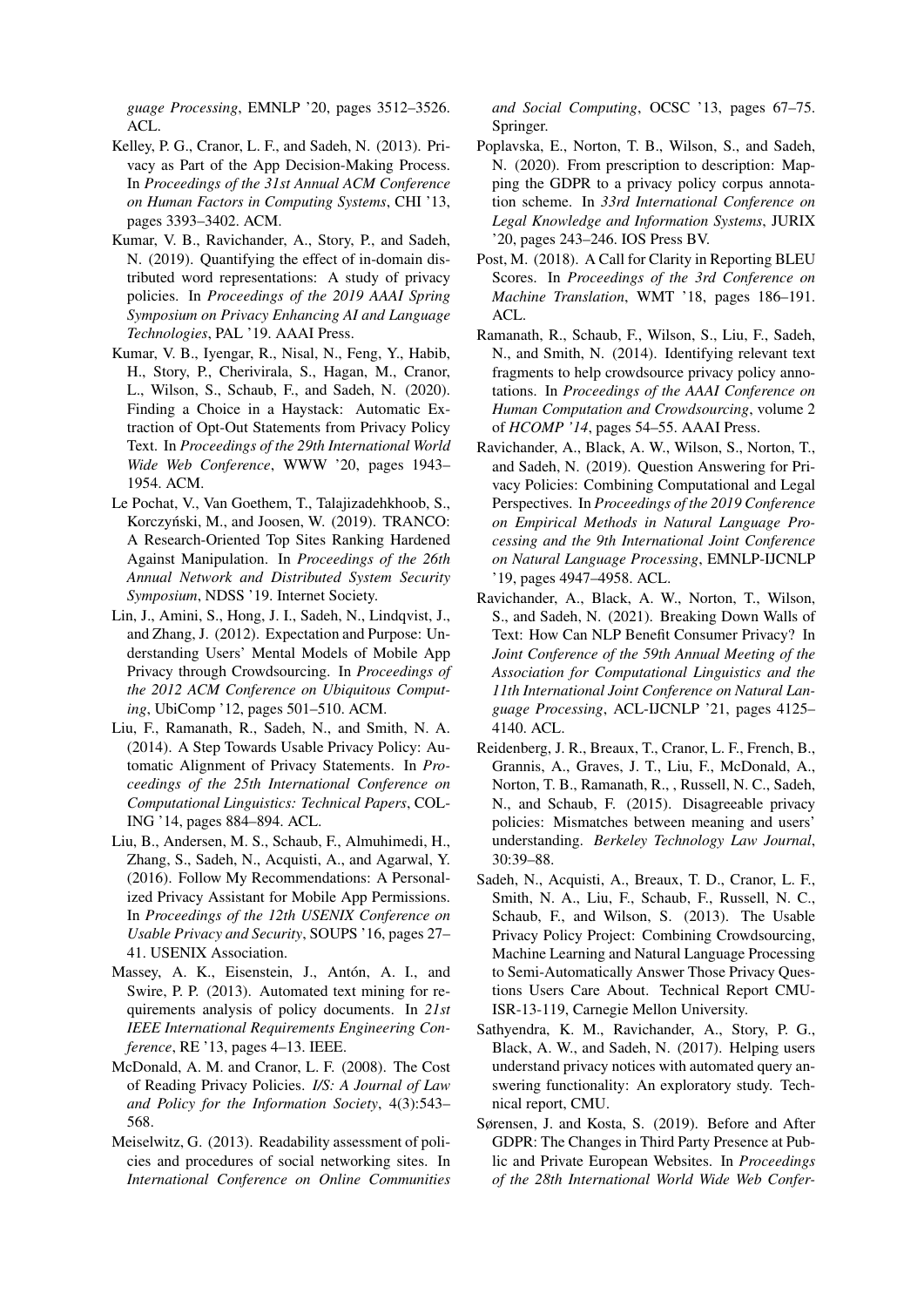*ence*, WWW '19, pages 1590–1600. ACM.

- <span id="page-10-3"></span>Story, P., Zimmeck, S., Ravichander, A., Smullen, D., Wang, Z., Reidenberg, J., Russell, N. C., and Sadeh, N. (2019). Natural language processing for mobile app privacy compliance. In *Proceedings of the 2019 AAAI Spring Symposium on Privacy Enhancing AI and Language Technologies*, PAL '19. AAAI Press.
- <span id="page-10-5"></span>Urban, T., Tatang, D., Degeling, M., Holz, T., and Pohlmann, N. (2018). The Unwanted Sharing Economy: An Analysis of Cookie Syncing and User Transparency under GDPR. arXiv preprint 1811.08660.
- <span id="page-10-8"></span>van Eijk, R., Asghari, H., Winter, P., and Narayanan, A. (2019). The Impact of User Location on Cookie Notices (Inside and Outside of the European Union). In *Proceedings of the 2019 Workshop on Technology and Consumer Protection*, ConPro '19. IEEE.
- <span id="page-10-6"></span>Vincent, M. and Winterstein, G. (2013). Building and exploiting a French corpus for sentiment analysis. In *Proceedings of TALN 2013*, volume 2: Short Papers of *TALN '13*, pages 764–771. ATALA.
- <span id="page-10-0"></span>Wilson, S., Schaub, F., Dara, A. A., Liu, F., Cherivirala, S., Leon, P. G., Andersen, M. S., Zimmeck, S., Sathyendra, K. M., Russell, N. C., Norton, T. B., Hovy, E., Reidenberg, J., and Sadeh, N. (2016a). The Creation and Analysis of a Website Privacy Policy Corpus. In *Proceedings of the 54th Annual Meeting of the Association for Computational Linguistics*, volume 1: Long Papers of *ACL '16*, pages 1330– 1340. ACL.
- <span id="page-10-1"></span>Wilson, S., Schaub, F., Ramanath, R., Sadeh, N., Liu, F., Smith, N. A., and Liu, F. (2016b). Crowdsourcing annotations for websites' privacy policies: Can it really work? In *Proceedings of the 25th International World Wide Web Conference*, WWW '16, pages 133–143. ACM.
- <span id="page-10-2"></span>Zimmeck, S., Wang, Z., Zou, L., Iyengar, R., Liu, B., Schaub, F., Wilson, S., Sadeh, N. M., Bellovin, S. M., and Reidenberg, J. R. (2017). Automated Analysis of Privacy Requirements for Mobile Apps. In *Proceedings of the 24th Annual Network and Distributed System Security Symposium*, NDSS '17. Internet Society.
- <span id="page-10-4"></span>Zimmeck, S., Story, P., Smullen, D., Ravichander, A., Wang, Z., Reidenberg, J., Russell, N. C., and Sadeh, N. (2019). MAPS: Scaling privacy compliance analysis to a million apps. *Proceedings on Privacy Enhancing Technologies*, 2019(3):66–86.



<span id="page-10-9"></span>Figure 2: Differences between MAPP-59 pairs of English and German policies in the number of sentences with first-party and third-party disclosures against each pair's BLEU score. Positive values indicate more disclosures in English and negative values indicate more disclosures in German.

### 10. Appendix

#### <span id="page-10-7"></span>10.1. Reproducibility

We trained all models using a maximum sequence length of 512 tokens and a batch size of 32 for 3 epochs. For segments that contain more than 512 tokens, we used only the first 512 tokens for classification. We trained our classifiers with a batch size of 32, and tuned the learning rate over the following range of values: [5e-6, 1e-5, 2e-5, 3e-5, 5e-5]. For each of these learning rates, we also experimented with another model setting where the final classifier layer is trained with a higher learning rate of 1e-4. To find the best hyperparameters and model settings for training the classifier, we further split the training set into a 80:20 training/ validation split. We ran a grid search over all possible hyperparameters and chose the values with the best F1 score for the positive class on the validation set. We used the best hyperparameters to fine-tune the language model on the entire training set and to evaluate the classifiers' generalization performance on the testing set.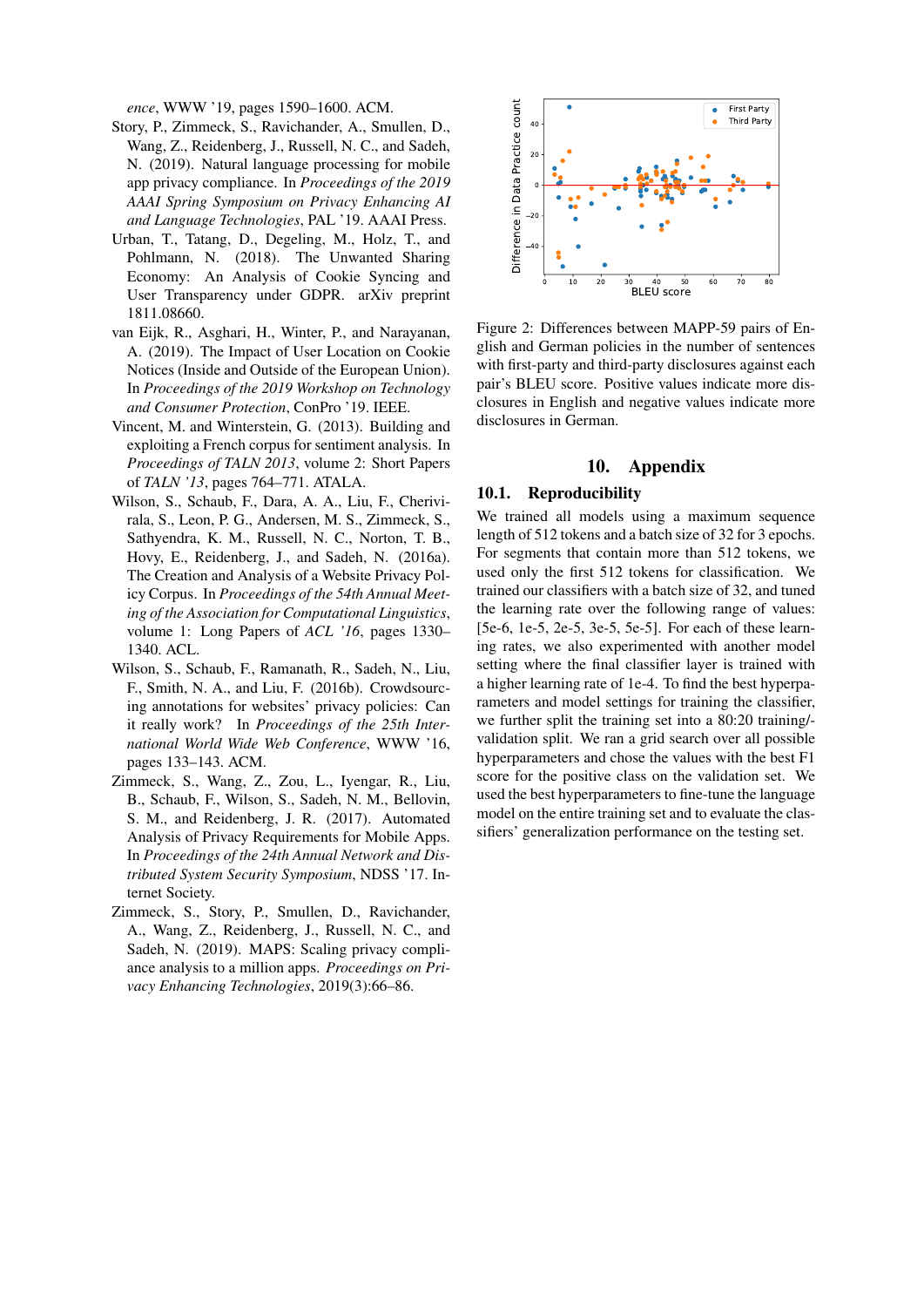## 10.2. Annotation Scheme

<span id="page-11-0"></span>Table 7: Data practices and attributes in our annotation scheme. (opt) indicates that a data practice attribute is optional.

| Categories                    | <b>Category Description</b>                                                                                                           | <b>Attributes</b>                                                                                                | <b>Attribute Description</b>                                                                                                                                                                                                                                                                                                                                                                                                                       |
|-------------------------------|---------------------------------------------------------------------------------------------------------------------------------------|------------------------------------------------------------------------------------------------------------------|----------------------------------------------------------------------------------------------------------------------------------------------------------------------------------------------------------------------------------------------------------------------------------------------------------------------------------------------------------------------------------------------------------------------------------------------------|
| First-Party<br>Collection/Use | Privacy practices describing<br>data collection or data use<br>by the<br>company/organization<br>owning the website or<br>mobile app. | <b>Information Type</b><br>Purpose<br><b>Collection Process</b><br>Does/Does Not (opt)<br><b>Collection Mode</b> | What category of information is collected or tracked by the company/organization?<br>What is the purpose of collecting or using user information?<br>How does the first party collect, track, or obtain user information?<br>Use this optional attribute to denote if the policy explicitly states that something is<br>NOT done. Defaults to "Does."<br>Use this optional attribute to denote if the data collection performed by the first party |
|                               |                                                                                                                                       | (opt)                                                                                                            | is implicit (e.g., the company/organization collects the information without the user's<br>explicit awareness) or explicit (e.g., the user provides the information). Defaults to<br>"not selected."                                                                                                                                                                                                                                               |
|                               |                                                                                                                                       | Anonymization (opt)                                                                                              | Use this optional attribute if it is explicitly stated whether the information or data<br>practice is linked to the user's identity or if it is anonymous. Defaults to "not<br>selected."                                                                                                                                                                                                                                                          |
|                               |                                                                                                                                       | User Type (opt)                                                                                                  | Use this optional attribute if a practice applies specifically to users with an account or<br>users without an account. Defaults to "not selected."                                                                                                                                                                                                                                                                                                |
|                               |                                                                                                                                       | Choice Type (opt)                                                                                                | Use this optional attribute if user choices are explicitly offered for this practice.<br>Defaults to "not selected."                                                                                                                                                                                                                                                                                                                               |
|                               |                                                                                                                                       | Choice Scope (opt)                                                                                               | Use this optional attribute to indicate the scope of user choices. In some cases, even<br>if user choices are not clear or specific, this attribute can be selected. Defaults to "not<br>selected."                                                                                                                                                                                                                                                |
|                               |                                                                                                                                       | Legal Basis for<br>Processing                                                                                    | The GDPR prohibits the collection and processing of personal data without a proper<br>legal basis. Therefore, every category of personal data requires the legal basis to be<br>clear and specific.                                                                                                                                                                                                                                                |
| Third-Party<br>Collection/Use | Privacy practices describing<br>data sharing with third                                                                               | <b>Information Type</b>                                                                                          | What category of information is shared with, collected by, or otherwise obtained by<br>the third party?                                                                                                                                                                                                                                                                                                                                            |
|                               | parties or data collection by<br>third parties. A third party                                                                         | Purpose<br>Entity                                                                                                | What is the purpose of a third party receiving or collecting user information?<br>The third parties involved in the data practice.                                                                                                                                                                                                                                                                                                                 |
|                               | is a company/organization                                                                                                             | <b>Collection Process</b>                                                                                        | How does the third party receive, collect, track, or see user information?                                                                                                                                                                                                                                                                                                                                                                         |
|                               | other than the first-party<br>company/organization that                                                                               | Does/Does Not (opt)                                                                                              | Use this optional attribute to denote if the policy explicitly states that something is<br>NOT done. Defaults to "Does."                                                                                                                                                                                                                                                                                                                           |
|                               | owns the website or mobile<br>app.                                                                                                    | Anonymization (opt)                                                                                              | Use this optional attribute if it is explicitly stated whether the information or data<br>practice is linked to the user's identity or if it is anonymous. Defaults to "not<br>selected."                                                                                                                                                                                                                                                          |
|                               |                                                                                                                                       | User Type (opt)                                                                                                  | Use this optional attribute if this practice applies specifically to users with an account<br>or users without an account.                                                                                                                                                                                                                                                                                                                         |
|                               |                                                                                                                                       | Choice Type (opt)                                                                                                | Use this optional attribute if user choices are explicitly offered for this practice.<br>Defaults to "not selected."                                                                                                                                                                                                                                                                                                                               |
|                               |                                                                                                                                       | Choice Scope (opt)                                                                                               | Use this optional attribute to indicate the scope of user choices. In some cases, even<br>if user choices are not clear or specific, this attribute can be selected. Defaults to "not<br>selected."                                                                                                                                                                                                                                                |

## <span id="page-11-1"></span>Table 8: Value-level inter-annotator agreement.

| Attribute                  | Value                                        | English  |               | German   |               |
|----------------------------|----------------------------------------------|----------|---------------|----------|---------------|
|                            |                                              | Coverage | Fleiss' Kappa | Coverage | Fleiss' Kappa |
| <b>Information Type</b>    | Financial                                    | 0.02     | 0.63          | 0.02     | 0.59          |
|                            | Contact information                          | 0.05     | 0.61          | 0.05     | 0.65          |
|                            | Location                                     | 0.03     | 0.65          | 0.02     | 0.61          |
|                            | Demographic data                             | 0.02     | 0.66          | 0.02     | 0.66          |
|                            | User online activities                       | 0.08     | 0.51          | 0.06     | 0.51          |
|                            | IP address and device IDs                    | 0.05     | 0.68          | 0.03     | 0.71          |
|                            | Cookies and tracking elements                | 0.05     | 0.61          | 0.04     | 0.47          |
|                            | Computer information                         | 0.03     | 0.55          | 0.04     | 0.63          |
|                            | Generic personal information                 | 0.13     | 0.39          | 0.12     | 0.37          |
| Purpose                    | Essential service or feature                 | 0.1      | 0.5           | 0.07     | 0.43          |
|                            | Advertising or marketing                     | 0.07     | 0.55          | 0.06     | 0.53          |
|                            | Analytics or research                        | 0.08     | 0.54          | 0.07     | 0.55          |
|                            | Service operation and security               | 0.06     | 0.49          | 0.05     | 0.52          |
|                            | Legal requirement                            | 0.04     | 0.55          | 0.03     | 0.41          |
| <b>Collection Process</b>  | Shared by first party with a third party     | 0.07     | 0.42          | 0.05     | 0.33          |
|                            | Collected on first-party website/app         | 0.1      | 0.38          | 0.06     | 0.26          |
| Legal Basis for Processing | Legitimate interests of first or third party | 0.02     | 0.37          | 0.02     | 0.47          |